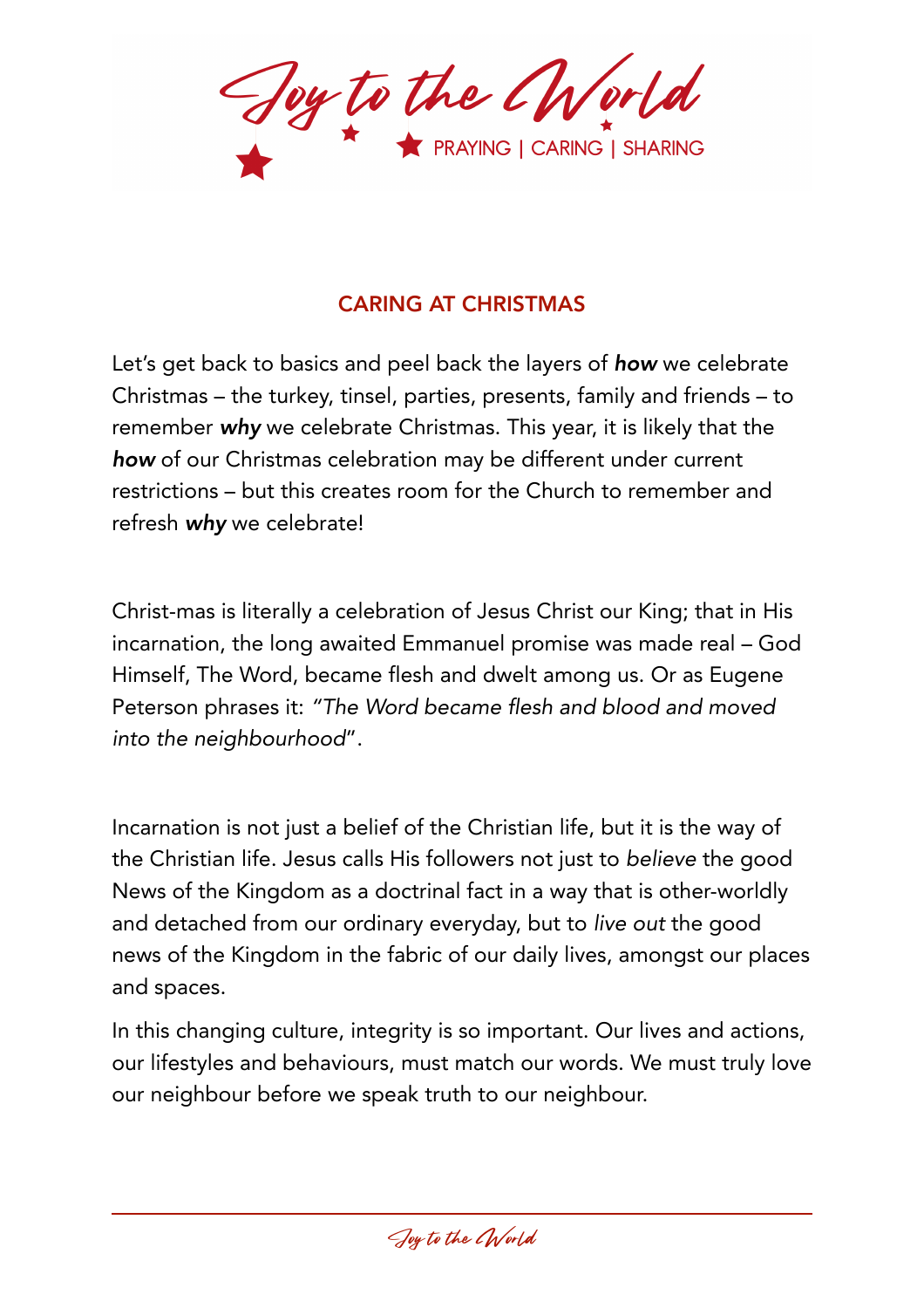Jesus repeatedly moved His disciples towards the people around them to meet their needs and to walk them towards Himself. As followers of Jesus, we have this great privilege of being ambassadors and carrying His presence to the world. Each day we must be conscious of where we are, who we are among and how we might take our faith and '*move into the neighbourhood'* towards families and friends, work colleagues, at school gates, local shops, gyms and libraries etc.

Ask yourself these questions:

*Who lives around you? What has been their journey? What is their previous experience of Jesus or church? What are they living through? What are their needs?* 

For 2 weeks, we have been praying, but now the invitation is to move towards people around you with the love, person, hope and joy that comes with life in Christ.

## Some Ideas:

- Make some Christmas decorations that clearly celebrate the birth of Jesus (e.g. stars or angels), and bring them to the neighbours in your street – tell them you have been praying for them!
- During lockdown, the rainbow of hope in the window created community and solidarity – make some Joy to the World stars and deliver them among your neighbours to create a Christmas connection.

Joy to the CWorld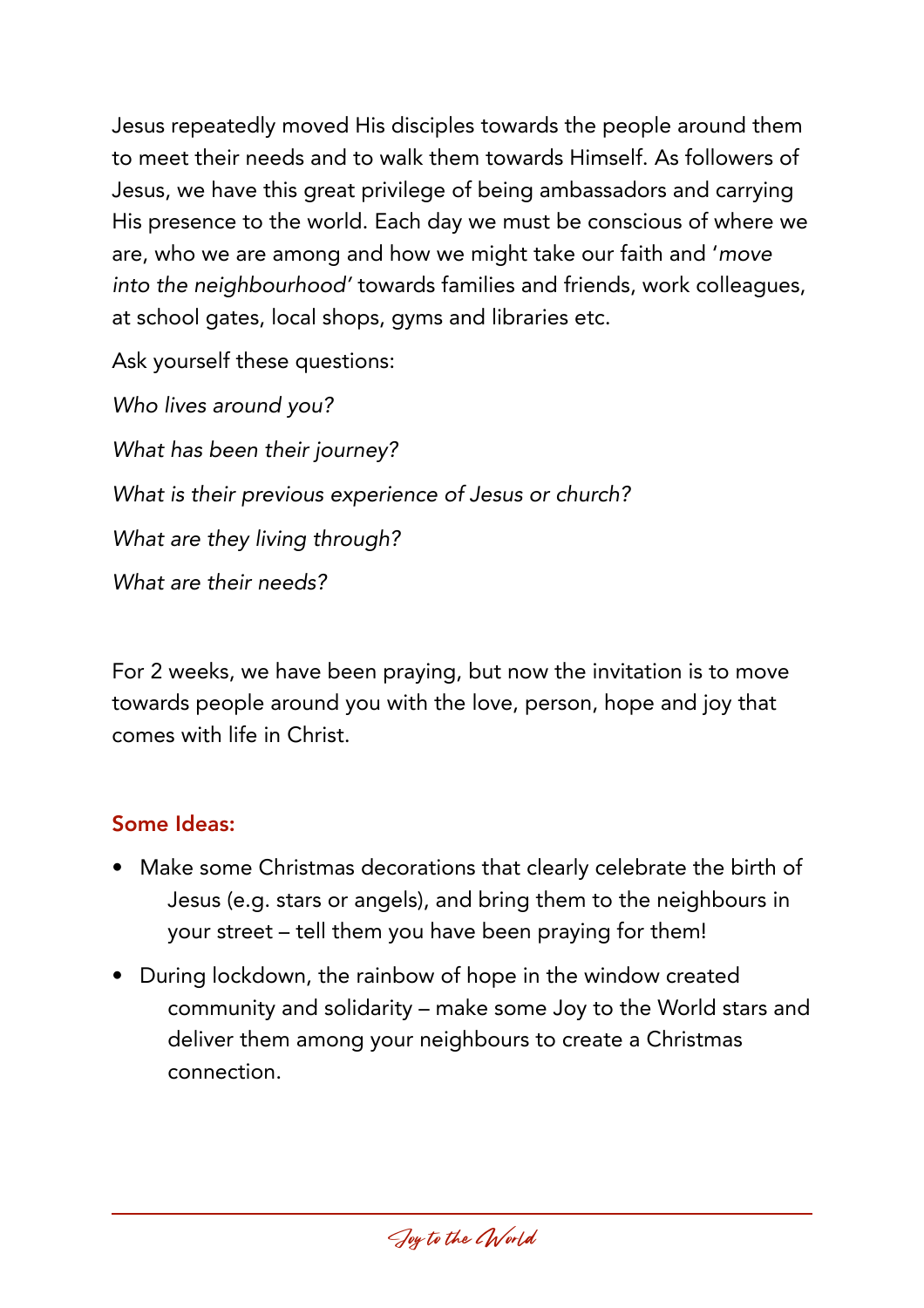- Depending on restrictions, invite neighbours to mini celebrations at the gate of your home. Use games, nativity scenes, bake offs, carol services or simply host a coffee morning in aid of a local charity with mince pies and coffee.
- In the absence of Christmas parties and celebrations in the workplace – how can you create some team building experiences? Maybe you could do Zoom games/quizzes, cookoffs, alternative ideas for Secret Santa present giving?
- Engage neighbours, local community or work colleagues to raise funds and serve charities/ causes that meet the needs of the most vulnerable. You could collect food for foodbanks or clothes for shelters.
- This season has been a difficult time for nursing homes and the elderly. How might you gather the families in your church or community to deliver a collection of drawings, letters and stories to the local nursing home? Might you be able to sing some Christmas carols through the windows to the nursing home staff/ residents or to the elderly neighbours in your community?
- Have you been prayer walking in your area? You could move towards the staff in your local business community, schools, charities or GP surgery. Express your appreciation for them and their work, tell them that you are aware of their challenges during this season and encourage them that you have been praying for them. Maybe write a card to them and deliver it with flowers or a tin of chocolates.
- Take some time to really get to know neighbours who have previously been a quick hello. Find out what they are walking through and provide practical help where possible; prepare a meal, run some errands, do some shopping. Sometimes caring is a listening ear. Make time, don't rush.

Joy to the CWorld